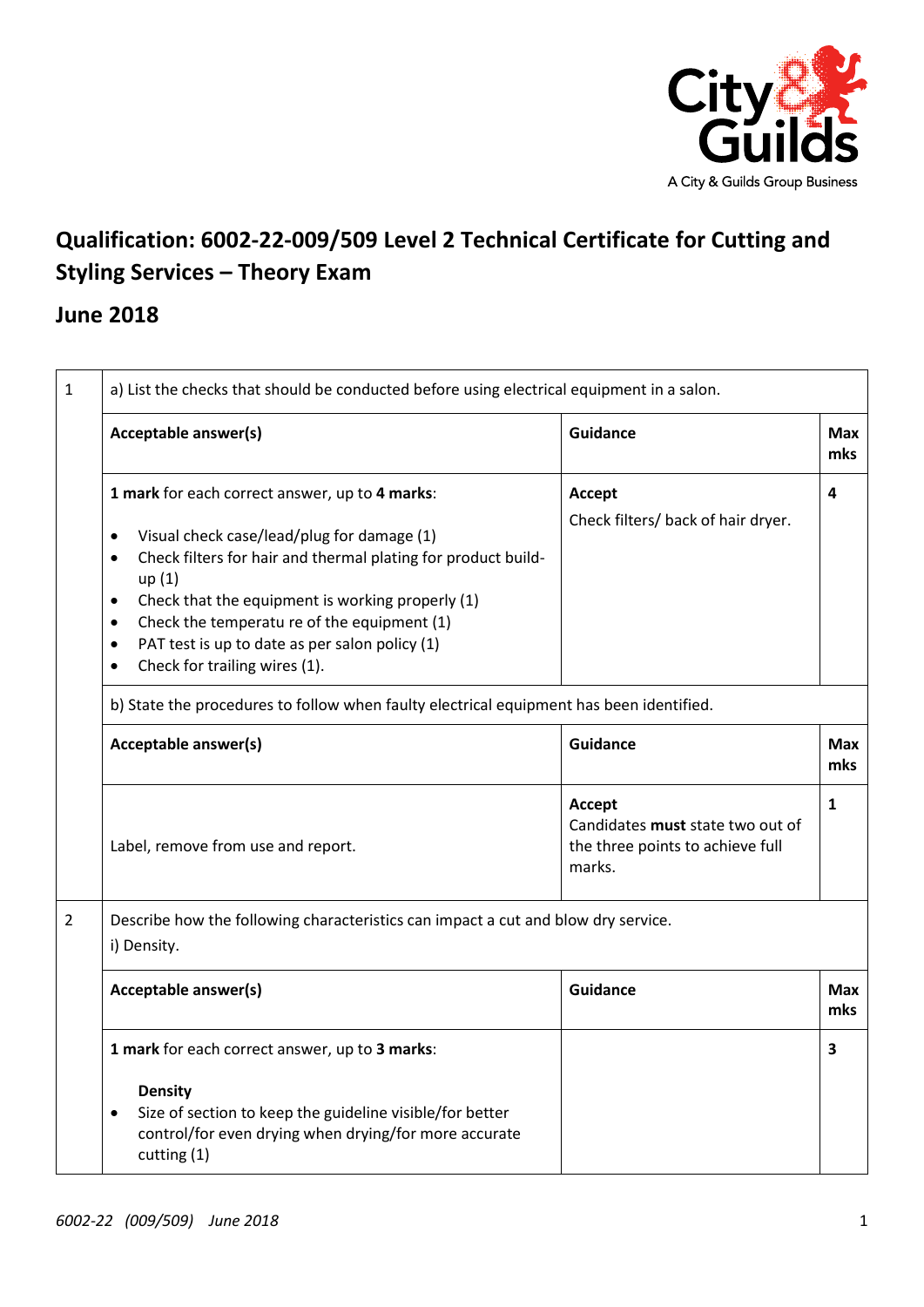|   | Cutting technique used to be able to thin the hair/remove<br>$\bullet$<br>bulk (1),<br>Products used to ensure control/durability/sleeker finish<br>٠<br>(1)<br>Tools used depending on the cutting/styling<br>$\bullet$<br>technique/style requirements (1)<br>Time taken to complete the service to ensure enough time<br>$\bullet$<br>for drying (1).                                                                                                                                                                                                                                                                                                 |                                                                                                      |                   |  |  |
|---|----------------------------------------------------------------------------------------------------------------------------------------------------------------------------------------------------------------------------------------------------------------------------------------------------------------------------------------------------------------------------------------------------------------------------------------------------------------------------------------------------------------------------------------------------------------------------------------------------------------------------------------------------------|------------------------------------------------------------------------------------------------------|-------------------|--|--|
|   | ii) Elasticity.                                                                                                                                                                                                                                                                                                                                                                                                                                                                                                                                                                                                                                          |                                                                                                      |                   |  |  |
|   | Acceptable answer(s)                                                                                                                                                                                                                                                                                                                                                                                                                                                                                                                                                                                                                                     | <b>Guidance</b>                                                                                      | <b>Max</b><br>mks |  |  |
|   | <b>Elasticity</b><br>Free-hand cutting technique would be more suitable (1)<br>Tension applied - care when applying tension to allow for<br>$\bullet$<br>shrinkage/prevent hair damage during hair cut/use a wide<br>tooth comb to reduce tension (1)<br>Products used - conditioning products/protection products<br>٠<br>(1)<br>Heated equipment - try to avoid the use of heated<br>٠<br>equipment (1)<br>Styling techniques - use smaller brush/setting aid/roller as<br>$\bullet$<br>less likely to hold as well/shape easily (1)<br>Durability - less likely to hold due to the weight of the hair<br>٠<br>(1) lack of ability to spring back (1). |                                                                                                      | 3                 |  |  |
| 3 | Communicating professionally with clients and colleagues in a working salon is important.<br>a) Describe how to give a positive impression to your clients using body language.                                                                                                                                                                                                                                                                                                                                                                                                                                                                          |                                                                                                      |                   |  |  |
|   | <b>Acceptable answer(s)</b>                                                                                                                                                                                                                                                                                                                                                                                                                                                                                                                                                                                                                              | Guidance                                                                                             | <b>Max</b><br>mks |  |  |
|   | 1 mark for each correct answer, up to 2 marks:<br>Good/Open posture/body language<br>$\bullet$<br>Eye contact<br>٠<br>Friendly facial expressions<br>$\bullet$<br>Nodding head (to show acknowledgement)<br>$\bullet$                                                                                                                                                                                                                                                                                                                                                                                                                                    | Accept<br>Don't fold arms<br>Don't slouch<br>Sit next to client so at the same<br>eye contact level. | $\overline{2}$    |  |  |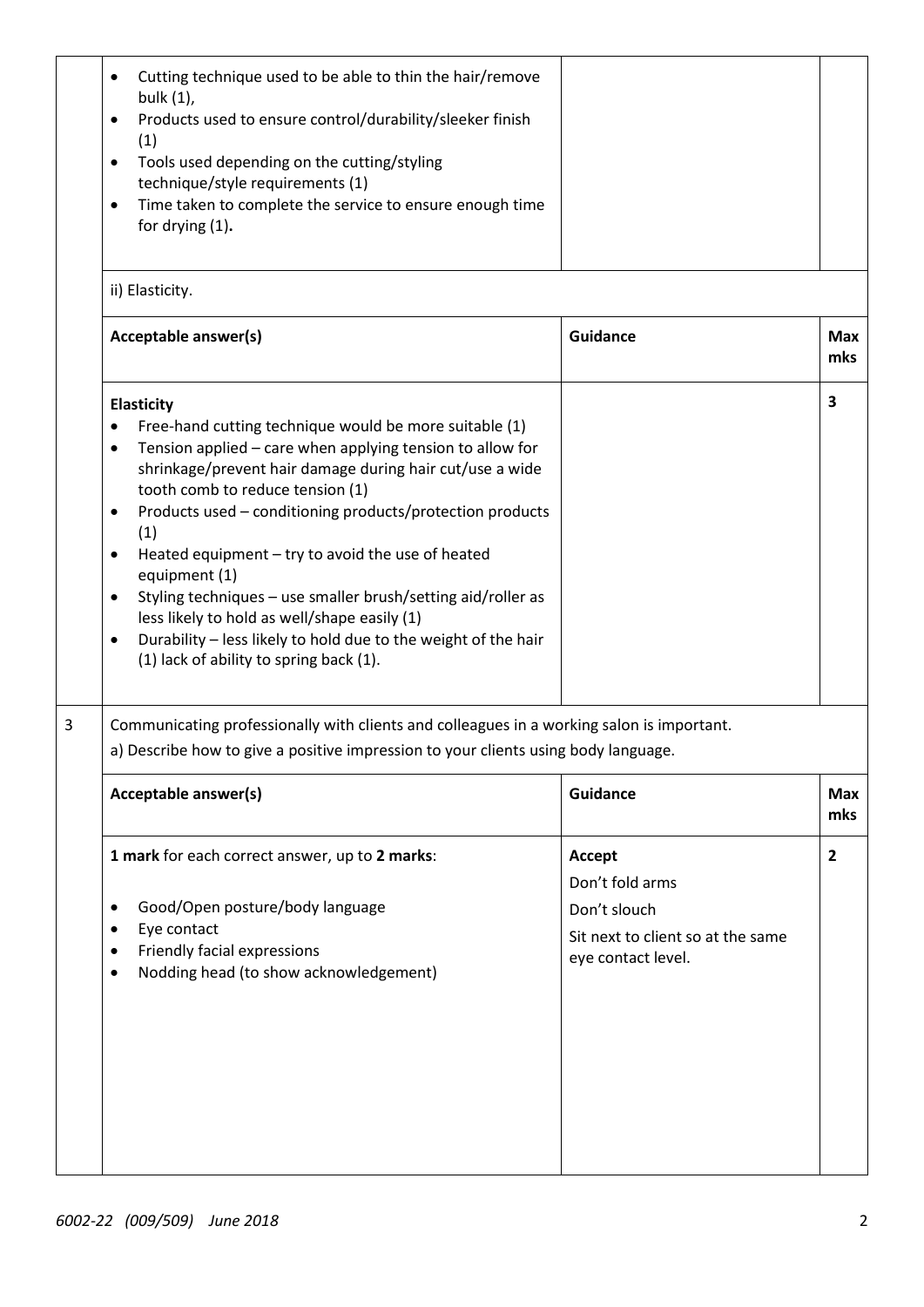| b) State one other communication technique.                                                                                                                                                                                                         |                                                                                                                                                                                      |  |  |  |
|-----------------------------------------------------------------------------------------------------------------------------------------------------------------------------------------------------------------------------------------------------|--------------------------------------------------------------------------------------------------------------------------------------------------------------------------------------|--|--|--|
| Acceptable answer(s)                                                                                                                                                                                                                                | <b>Guidance</b><br><b>Max</b><br>mks                                                                                                                                                 |  |  |  |
| Listening techniques<br>$\bullet$<br>Verbal communication<br>$\bullet$<br>Visual aids/style books<br>Written communication                                                                                                                          | Accept any correct answer. E.g.<br>$\mathbf{1}$<br>Open and closed questions.<br>Do not accept any repeated                                                                          |  |  |  |
|                                                                                                                                                                                                                                                     | answers given in part (a),<br>responses must describe a<br>different technique/strategy.                                                                                             |  |  |  |
| a) State two regulations that must be followed when promoting products and services in a salon.                                                                                                                                                     |                                                                                                                                                                                      |  |  |  |
| Acceptable answer(s)                                                                                                                                                                                                                                | <b>Guidance</b><br><b>Max</b><br>mks                                                                                                                                                 |  |  |  |
| 1 mark for each correct answer, up to 2 marks:                                                                                                                                                                                                      | $\overline{2}$<br>Accept any two correct answers.                                                                                                                                    |  |  |  |
| <b>Cosmetic Products Regulations</b><br>٠<br><b>Consumer Contracts Regulations</b><br>$\bullet$<br><b>Trade Descriptions Act</b><br>$\bullet$<br><b>Consumer Protection legislation</b><br>٠<br>Sale of Goods Act<br>$\bullet$                      | Accept<br>Following GDPR rules if using<br>client's details are used to<br>promote products electronically,<br>ensure permission is agreed prior<br>Do not accept<br>Data protection |  |  |  |
| b) Describe the importance of agreeing services and products with the client prior to the service.                                                                                                                                                  |                                                                                                                                                                                      |  |  |  |
| Acceptable answer(s)                                                                                                                                                                                                                                | <b>Guidance</b><br><b>Max</b><br>mks                                                                                                                                                 |  |  |  |
| 1 mark for each correct answer, up to 3 marks.<br>Confirming consent for the service (1)<br>$\bullet$<br>Confirm cost/duration of services (1)<br>٠<br>Client expectations are managed effectively/ensuring client<br>$\bullet$<br>satisfaction (1) | 3                                                                                                                                                                                    |  |  |  |
| Putting the client at ease (1)<br>٠<br>Manage/maintain salon or stylist reputation (1)<br>٠                                                                                                                                                         |                                                                                                                                                                                      |  |  |  |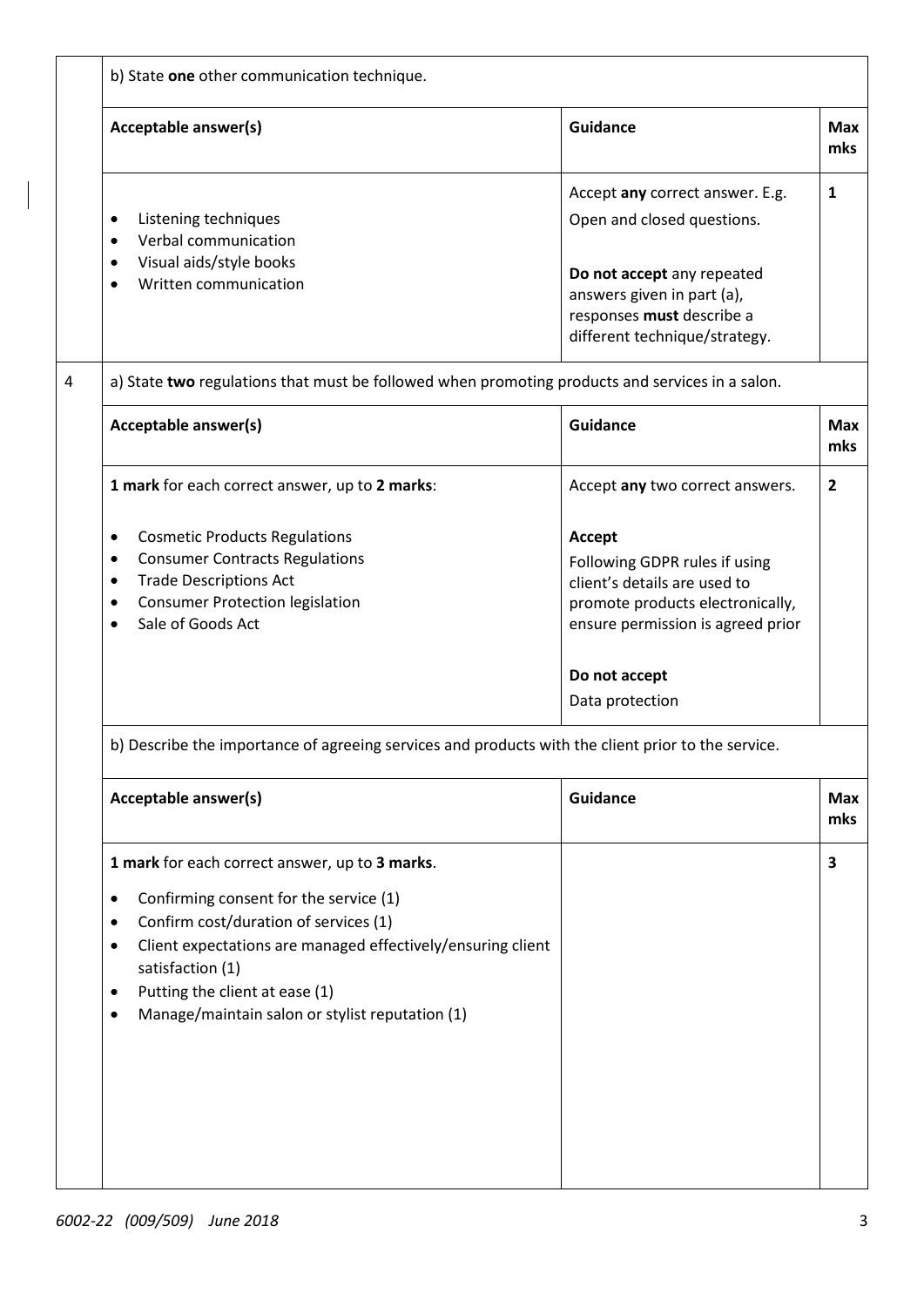| <b>Guidance</b>                                                                            |  |  |  |
|--------------------------------------------------------------------------------------------|--|--|--|
|                                                                                            |  |  |  |
|                                                                                            |  |  |  |
|                                                                                            |  |  |  |
| b) Describe the conditioning massage techniques that should be used on this hair.          |  |  |  |
| <b>Guidance</b>                                                                            |  |  |  |
| Do not accept                                                                              |  |  |  |
| Effleurage or Petrissage without a<br>description                                          |  |  |  |
|                                                                                            |  |  |  |
| State the scientific principles of how shampoo and water act together to cleanse the hair. |  |  |  |
| <b>Guidance</b>                                                                            |  |  |  |
| Accept.<br>Water/oil loving and water/oil<br>hating                                        |  |  |  |
|                                                                                            |  |  |  |
|                                                                                            |  |  |  |
|                                                                                            |  |  |  |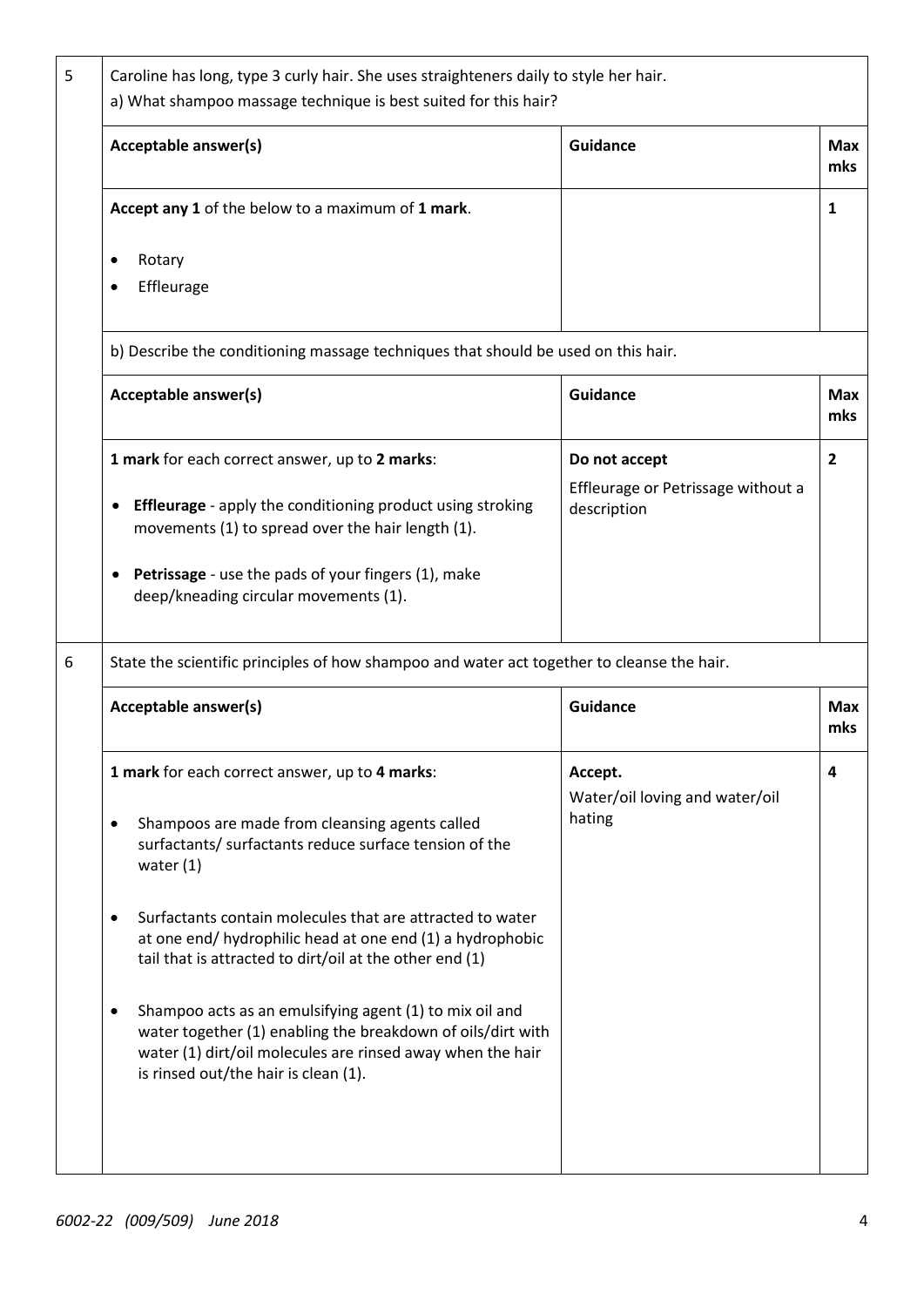| Acceptable answer(s)                                                                                                                                                                                                                                                                                                                                                                                                                                                                                                                        | <b>Guidance</b> | <b>Max</b><br>mks                                                                                                                                                                                                                                                   |  |
|---------------------------------------------------------------------------------------------------------------------------------------------------------------------------------------------------------------------------------------------------------------------------------------------------------------------------------------------------------------------------------------------------------------------------------------------------------------------------------------------------------------------------------------------|-----------------|---------------------------------------------------------------------------------------------------------------------------------------------------------------------------------------------------------------------------------------------------------------------|--|
| 1 mark for each correct answer, up to 2 marks:                                                                                                                                                                                                                                                                                                                                                                                                                                                                                              |                 | $\overline{2}$                                                                                                                                                                                                                                                      |  |
| Adjust water temperature/flow (1)<br>$\bullet$<br>Adapt/choose massage techniques according to the hair's<br>٠<br>length/density/scalp condition/classification (1)<br>Client positioning to ensure the client is comfortable (1)<br>$\bullet$<br>Choice of products to match the client's hair and scalp<br>$\bullet$<br>condition/further services (1)                                                                                                                                                                                    |                 |                                                                                                                                                                                                                                                                     |  |
|                                                                                                                                                                                                                                                                                                                                                                                                                                                                                                                                             |                 |                                                                                                                                                                                                                                                                     |  |
| <b>Acceptable answer(s)</b>                                                                                                                                                                                                                                                                                                                                                                                                                                                                                                                 | <b>Guidance</b> | <b>Max</b><br>mks                                                                                                                                                                                                                                                   |  |
| 1 mark for each correct answer, up to 2 marks:                                                                                                                                                                                                                                                                                                                                                                                                                                                                                              |                 | $\overline{2}$                                                                                                                                                                                                                                                      |  |
| To ensure even balance (1)<br>To ensure the correct shape is achieved (1)<br>to ensure an even/accurate cut (1)                                                                                                                                                                                                                                                                                                                                                                                                                             |                 |                                                                                                                                                                                                                                                                     |  |
| b) Describe how to maintain even tension throughout a cutting service.                                                                                                                                                                                                                                                                                                                                                                                                                                                                      |                 |                                                                                                                                                                                                                                                                     |  |
| Acceptable answer(s)                                                                                                                                                                                                                                                                                                                                                                                                                                                                                                                        | Guidance        | <b>Max</b><br>mks                                                                                                                                                                                                                                                   |  |
| 1 mark for each correct answer, up to 2 marks:<br>By keeping the hair evenly damp to ensure the hair has<br>٠<br>even tension (1)<br>Continually combing the hair to ensure all the hair in the<br>٠<br>section has been picked up (1)<br>Size of the section shouldn't exceed the length of a finger<br>$\bullet$<br>or the width of the cutting comb to ensure an even cut (1)<br>Using wide tooth comb to reduce tension/narrow tooth<br>٠<br>comb to increase tension/ holding hair section between<br>fingers to maintain tension (1). |                 | $\overline{2}$                                                                                                                                                                                                                                                      |  |
|                                                                                                                                                                                                                                                                                                                                                                                                                                                                                                                                             |                 | Describe how the shampoo service can be adapted to meet the needs of the client.<br>Kathleen is booked in to have her hair cut and blow-dried. She requires a one-length style with a fringe.<br>a) State the importance of following guidelines when cutting hair. |  |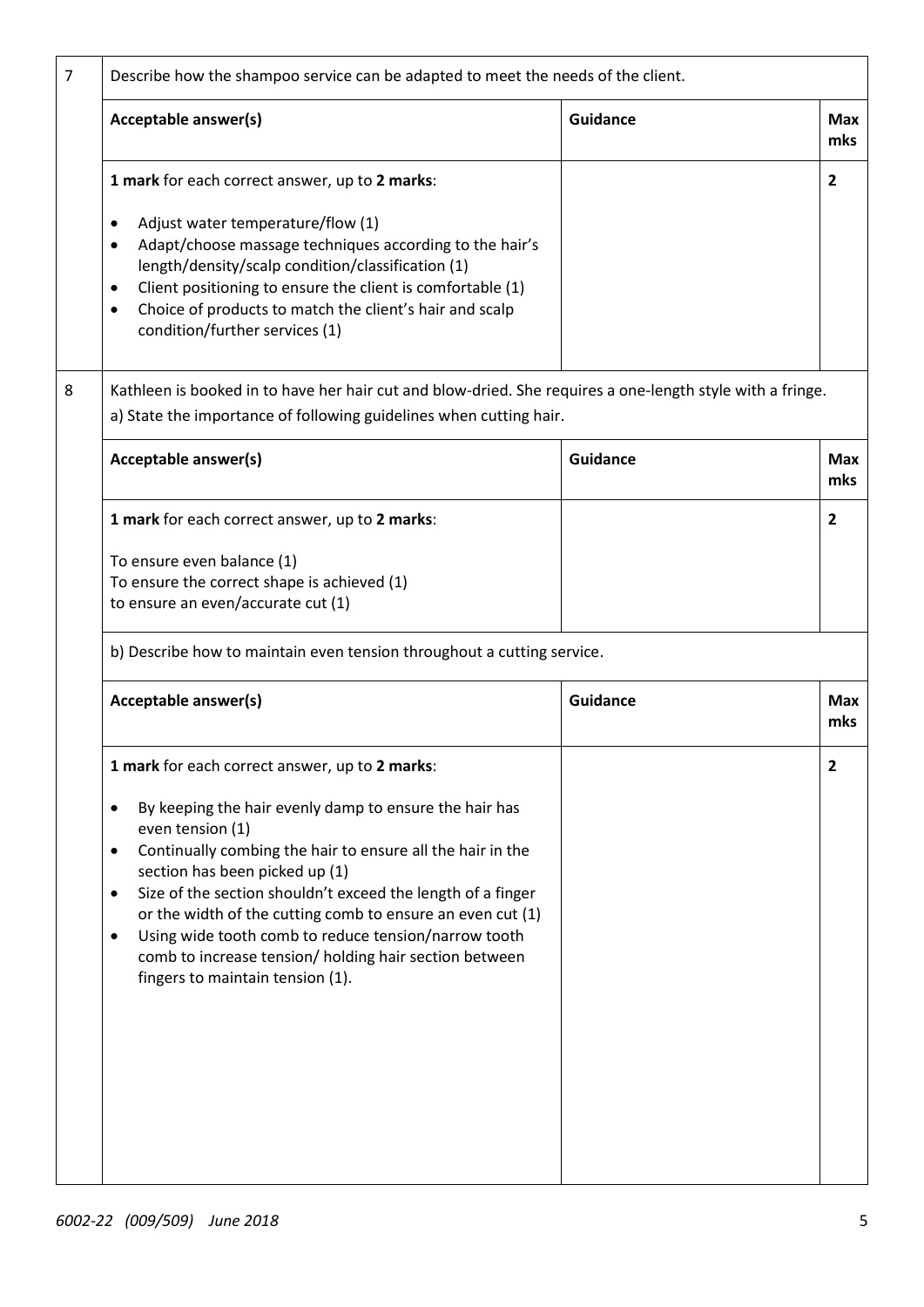|   | c) State two cutting techniques that would be used to create this look.                                                                                                                                                                                                                                                                                                                 |                                                                                                        |                   |  |
|---|-----------------------------------------------------------------------------------------------------------------------------------------------------------------------------------------------------------------------------------------------------------------------------------------------------------------------------------------------------------------------------------------|--------------------------------------------------------------------------------------------------------|-------------------|--|
|   | Acceptable answer(s)                                                                                                                                                                                                                                                                                                                                                                    | <b>Guidance</b>                                                                                        | <b>Max</b><br>mks |  |
|   | Club cutting<br>Freehand                                                                                                                                                                                                                                                                                                                                                                | Accept<br>Clippers                                                                                     | 2                 |  |
| 9 | a) Describe how hair should be prepared for razor cutting.                                                                                                                                                                                                                                                                                                                              |                                                                                                        |                   |  |
|   | Acceptable answer(s)                                                                                                                                                                                                                                                                                                                                                                    | <b>Guidance</b>                                                                                        | <b>Max</b><br>mks |  |
|   | 1 mark for each correct answer, up to 2 marks:<br>Wet/shampoo the hair (1) to ensure client comfort (1) and<br>٠<br>prevent hair damage (1)<br>Section the hair (1) to ensure methodical<br>٠<br>working/following guidelines/accurate finish (1)<br>Test the hair (1) to ensure elasticity/porosity/ to ensure<br>$\bullet$<br>hair condition/strength is suitable to use a razor (1). | Do not accept<br>Carry out on dry hair<br>Accept<br>Internal/ external conditions for<br>test the hair | 2                 |  |
|   | b) State three checks that should be carried out during a cutting service.                                                                                                                                                                                                                                                                                                              |                                                                                                        |                   |  |
|   | Acceptable answer(s)                                                                                                                                                                                                                                                                                                                                                                    | <b>Guidance</b>                                                                                        | <b>Max</b><br>mks |  |
|   | 1 mark for each correct answer, up to 3 marks:                                                                                                                                                                                                                                                                                                                                          |                                                                                                        | 3                 |  |
|   | Weight - running fingers through the hair (1)                                                                                                                                                                                                                                                                                                                                           |                                                                                                        |                   |  |
|   | Balance - sliding fingers down to check/checking in the mirror<br>(1)                                                                                                                                                                                                                                                                                                                   |                                                                                                        |                   |  |
|   | Shape - cross checking/check the silhouette of the shape (1)                                                                                                                                                                                                                                                                                                                            |                                                                                                        |                   |  |
|   | Client - Confirm the length (1).                                                                                                                                                                                                                                                                                                                                                        |                                                                                                        |                   |  |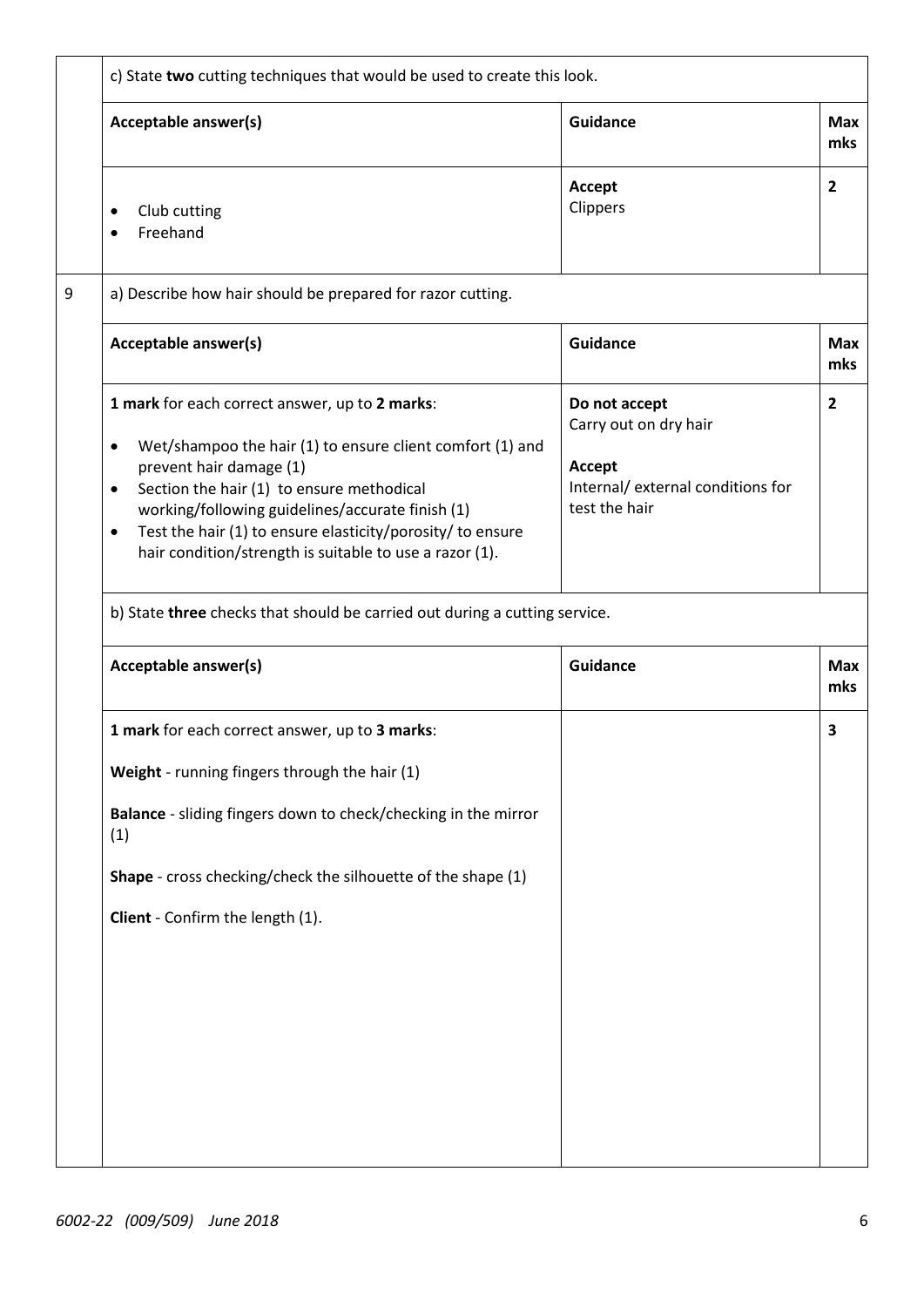| 10 | a) Describe the importance of allowing the hair to cool prior to finishing.                                                                                                                                                                                             |                                                      |                   |  |  |
|----|-------------------------------------------------------------------------------------------------------------------------------------------------------------------------------------------------------------------------------------------------------------------------|------------------------------------------------------|-------------------|--|--|
|    | Acceptable answer(s)                                                                                                                                                                                                                                                    | <b>Guidance</b>                                      | <b>Max</b><br>mks |  |  |
|    | 1 mark for each correct answer, up to 2 marks:                                                                                                                                                                                                                          |                                                      | $\overline{2}$    |  |  |
|    | To allow the hydrogen bonds to set into position/harden (1), to<br>set the hair into beta keratin (1) so that the style lasts<br>longer/give durability (1) allow to cool to prevent the hair<br>reverting back to alpha keratin (1).                                   |                                                      |                   |  |  |
|    | b) Describe how humidity affects blow-dried hair.                                                                                                                                                                                                                       |                                                      |                   |  |  |
|    | Acceptable answer(s)                                                                                                                                                                                                                                                    | <b>Guidance</b>                                      | <b>Max</b><br>mks |  |  |
|    | 1 mark for each correct answer, up to 2 marks:                                                                                                                                                                                                                          |                                                      | 2                 |  |  |
|    | Water in the air will penetrate the hair (1) due to the hair being<br>hygroscopic (1) and the style will drop (1),<br>hydrogen/temporary/salt bonds will shrink/revert back to their<br>original shape (1), the hair will go from beta keratin to alpha<br>keratin (1). |                                                      |                   |  |  |
|    | c) State the effect that heat protectors have on the hair structure.                                                                                                                                                                                                    |                                                      |                   |  |  |
|    | Acceptable answer(s)                                                                                                                                                                                                                                                    | <b>Guidance</b>                                      | <b>Max</b><br>mks |  |  |
|    | Protects the cuticles/hair from excess heat/prevents hair<br>becoming dry/damaged.                                                                                                                                                                                      |                                                      | 1                 |  |  |
| 11 | a) Describe how setting lotion works on the hair when styling.                                                                                                                                                                                                          |                                                      |                   |  |  |
|    | Acceptable answer(s)                                                                                                                                                                                                                                                    | <b>Guidance</b>                                      | <b>Max</b><br>mks |  |  |
|    | Setting lotion coats the hair to protect it from humidity (1),<br>helps the style stay in longer/ Prevents hair going back to alpha<br>(1).                                                                                                                             | Accept<br>Responses which refer to the<br>atmosphere | $\overline{2}$    |  |  |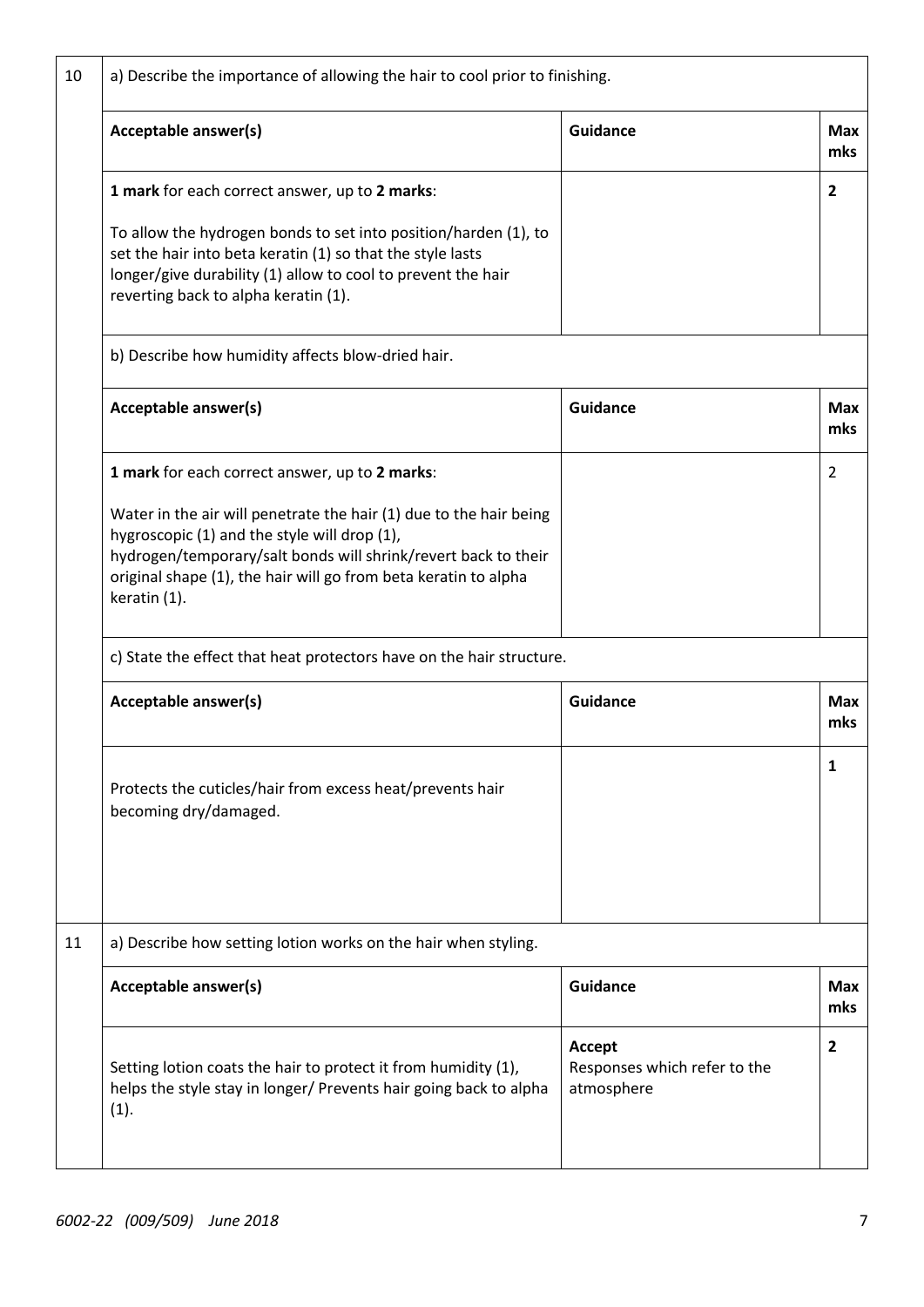|    | b) State two methods of finger-drying hair.                                                                                                                                                                                                                                                                                                                                                                                                                                                                                                                                                                                                                                                                                                                                                                                                                                                          |                                                                                                                                                                                                                                                                                                                                                                                                                                                                                                                                                                                                                                                                                                                                          |                   |
|----|------------------------------------------------------------------------------------------------------------------------------------------------------------------------------------------------------------------------------------------------------------------------------------------------------------------------------------------------------------------------------------------------------------------------------------------------------------------------------------------------------------------------------------------------------------------------------------------------------------------------------------------------------------------------------------------------------------------------------------------------------------------------------------------------------------------------------------------------------------------------------------------------------|------------------------------------------------------------------------------------------------------------------------------------------------------------------------------------------------------------------------------------------------------------------------------------------------------------------------------------------------------------------------------------------------------------------------------------------------------------------------------------------------------------------------------------------------------------------------------------------------------------------------------------------------------------------------------------------------------------------------------------------|-------------------|
|    | Acceptable answer(s)                                                                                                                                                                                                                                                                                                                                                                                                                                                                                                                                                                                                                                                                                                                                                                                                                                                                                 | <b>Guidance</b>                                                                                                                                                                                                                                                                                                                                                                                                                                                                                                                                                                                                                                                                                                                          | <b>Max</b><br>mks |
|    | 1 mark for each correct answer, up to 2 marks:<br>Use a diffuser/volumiser (1) use of hand/fingers to lift/mould<br>(1) use of hands/fingers scrunch/add curl (1).                                                                                                                                                                                                                                                                                                                                                                                                                                                                                                                                                                                                                                                                                                                                   | Do not accept<br>Run fingers through the hair                                                                                                                                                                                                                                                                                                                                                                                                                                                                                                                                                                                                                                                                                            | $\overline{2}$    |
| 12 | volume and weight. She has a cowlick at the front hairline and her hair is dry. Her appointment is for a cut<br>and blow dry, she has brought in the image below of the look required.<br>Discuss the considerations to take when achieving this style.                                                                                                                                                                                                                                                                                                                                                                                                                                                                                                                                                                                                                                              |                                                                                                                                                                                                                                                                                                                                                                                                                                                                                                                                                                                                                                                                                                                                          |                   |
|    | Acceptable answer(s)                                                                                                                                                                                                                                                                                                                                                                                                                                                                                                                                                                                                                                                                                                                                                                                                                                                                                 | <b>Guidance</b>                                                                                                                                                                                                                                                                                                                                                                                                                                                                                                                                                                                                                                                                                                                          | <b>Max</b><br>mks |
|    | Indicative content<br>The candidate's discussion will include, but is not limited to:<br>Difficulties that could be encountered, suitability<br>Hair characteristics, density, texture, elasticity, porosity, hair<br>growth patterns - adapting for these.<br>Hair classification, presence of movement/curl once layered -<br>adapting for these<br>Contra-indications/adverse skin and scalp conditions<br>Client requirements<br>Tools and techniques - limitation and benefits to selection,<br>use and adaptation<br>Tools and equipment - scissors, cutting comb, hand dryer,<br>diffuser.<br>Cutting techniques - club-cutting, freehand, use of guidelines<br>and tension.<br>Drying techniques - blow-dry, sectioning, use of angles to gain<br>volume/body, direction required to achieve the finished look.<br>Finishing techniques<br>Look - suitability of methods for achieving style | Answer<br>Band $1(1-4$ marks)<br>A brief discussion that shows little<br>or no acknowledgement for the<br>suitability and difficulties that<br>could be encountered when<br>offering services. The response is<br>brief, under developed, lacks<br>clarity and is not entirely relevant<br>and/or accurate. The response<br>demonstrates basic understanding<br>of some of the techniques that<br>would be used to achieve the<br>client requirements. Links<br>between tools, products and<br>techniques for the specific<br>scenario are weak or non-existent.<br>The overall analysis is simplistic<br>with little or no use of examples to<br>support any points raised. Overall<br>the discussion lacks structure and<br>coherency. | 12                |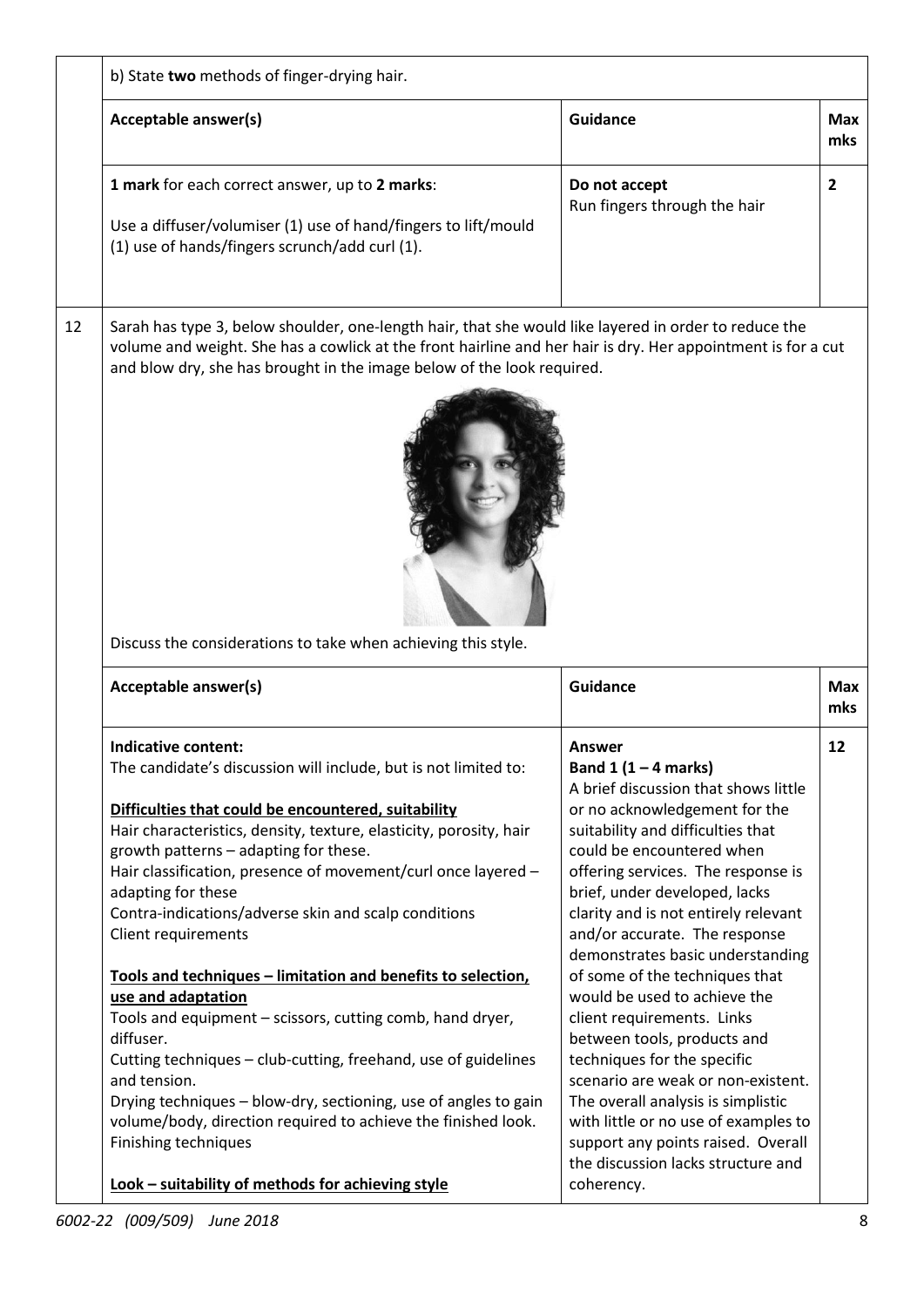| Long graduation - reference to angles used, sectioning<br>techniques, consideration and adaption for strong hair growth<br>patterns<br>Checking for weight and balance - cross checking, style<br>manageability | To access the higher marks, the<br>response will be mainly relevant<br>and accurate. Some relevant<br>examples will have been used to<br>support the scenario.                                                                                                                                                                                                                                                                                                                                                                                                                                                                                                                                                                                                                                                                             |
|-----------------------------------------------------------------------------------------------------------------------------------------------------------------------------------------------------------------|--------------------------------------------------------------------------------------------------------------------------------------------------------------------------------------------------------------------------------------------------------------------------------------------------------------------------------------------------------------------------------------------------------------------------------------------------------------------------------------------------------------------------------------------------------------------------------------------------------------------------------------------------------------------------------------------------------------------------------------------------------------------------------------------------------------------------------------------|
| Product use pros and cons of different product choices for                                                                                                                                                      |                                                                                                                                                                                                                                                                                                                                                                                                                                                                                                                                                                                                                                                                                                                                                                                                                                            |
| hair and scalp condition<br>Use of styling and finishing products e.g. heat protectors,<br>sprays, mousse, serums<br>Maintenance of style                                                                       | Band 2 $(5 - 8$ marks)<br>A relevant discussion which clearly<br>shows some consideration to the<br>suitability and challenges that<br>could be encountered in achieving<br>the desired style. The response is<br>accurate and coherent in the<br>main. Displays reasonable<br>breadth and depth of relevant<br>knowledge across the techniques,<br>tools and products, angles used<br>when cutting and drying as<br>appropriate. Some areas may be<br>covered in more detail than<br>others. Within this knowledge<br>there is some evidence of<br>discussion around the benefits<br>and limitations which<br>demonstrates some linkages to<br>how these impact services. Most<br>opinions and ideas are justified.<br>The overall discussion will be<br>presented in a clear format and<br>the use of terminology mostly<br>appropriate. |
|                                                                                                                                                                                                                 | To access higher marks in the<br>band, the discussion will be mostly<br>detailed and contain some<br>justifications. The overall<br>discussion will be presented<br>clearly and with some logical<br>structure.                                                                                                                                                                                                                                                                                                                                                                                                                                                                                                                                                                                                                            |
|                                                                                                                                                                                                                 | Band $3(9 - 12$ marks)<br>A focussed and detailed discussion<br>that shows thorough<br>consideration to the suitability<br>and wide range of challenges that<br>could be encountered when<br>achieving the desired style.<br>Demonstrates good breadth and<br>depth of knowledge and<br>understanding of all the tools,<br>products, techniques and cutting<br>angles that would be used to<br>achieve the client requirements.                                                                                                                                                                                                                                                                                                                                                                                                            |

## **Band 2 (5 – 8 marks)**